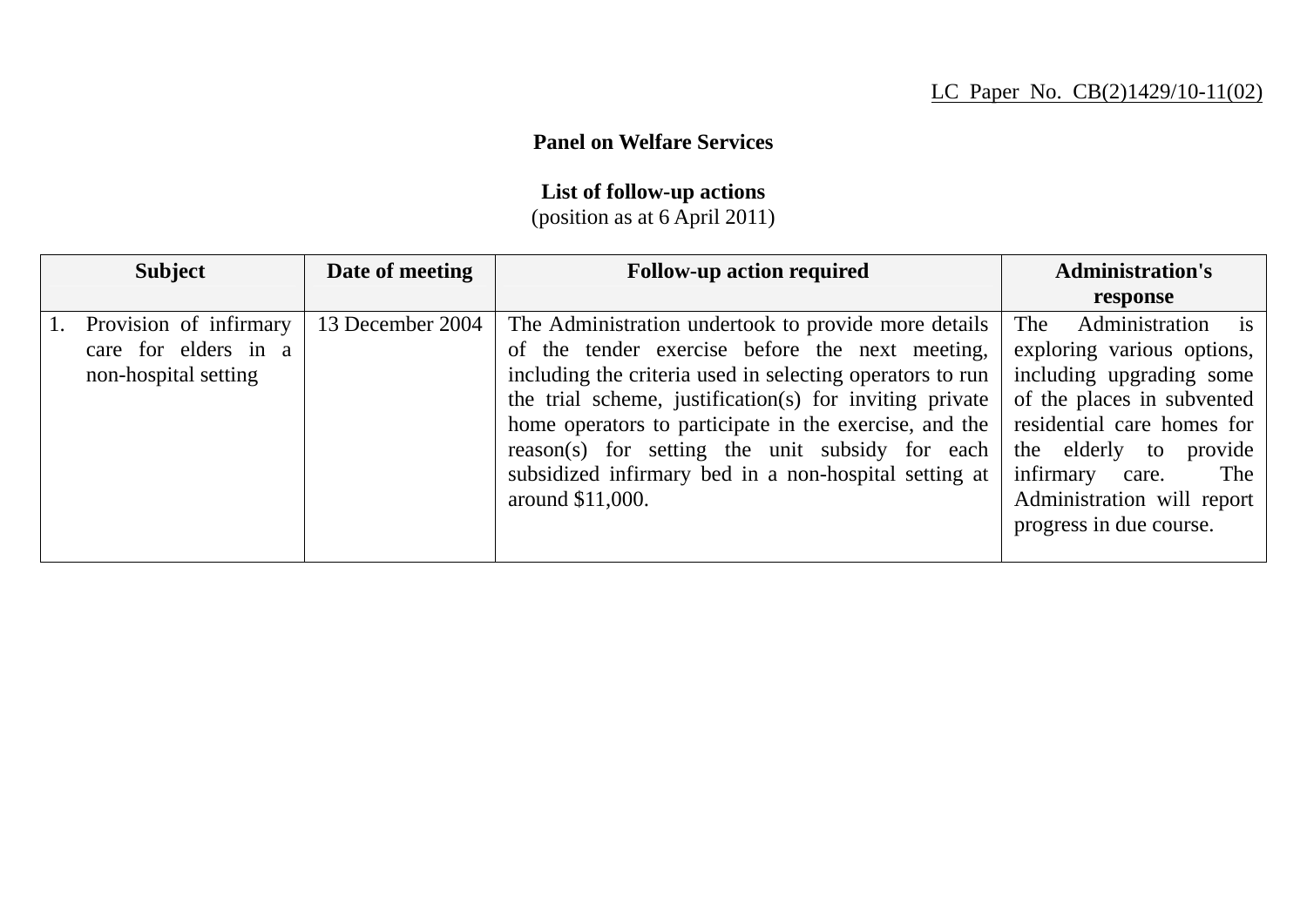| <b>Subject</b>                                                                                                                      | Date of meeting | <b>Follow-up action required</b>                                                                                                                                                                                                                                                                                                                                                                                                                                                                                                                                        | <b>Administration's</b>                                                                                                                                                                                                                                                                                                                                                                                                              |
|-------------------------------------------------------------------------------------------------------------------------------------|-----------------|-------------------------------------------------------------------------------------------------------------------------------------------------------------------------------------------------------------------------------------------------------------------------------------------------------------------------------------------------------------------------------------------------------------------------------------------------------------------------------------------------------------------------------------------------------------------------|--------------------------------------------------------------------------------------------------------------------------------------------------------------------------------------------------------------------------------------------------------------------------------------------------------------------------------------------------------------------------------------------------------------------------------------|
|                                                                                                                                     |                 |                                                                                                                                                                                                                                                                                                                                                                                                                                                                                                                                                                         | response                                                                                                                                                                                                                                                                                                                                                                                                                             |
| Progress report on the<br>standardized<br>assessment mechanism<br>for residential services<br>with<br>people<br>for<br>disabilities | 21 March 2006   | The<br>Administration was requested to<br>include<br>representative from the Hong Kong Council of Social<br>Service ("HKCSS") in the Review Working Group on<br>Standardized Assessment Mechanism for Residential<br>Services for People with Disabilities and to increase<br>the number of representatives from parents' groups in<br>the Review Working Group.<br>The then Secretary for Health, Welfare and Food was<br>requested to come up with ways to solve the existing<br>lack of premises for providing residential services for<br>people with disabilities. | Administration will<br>The<br>include representative from<br>the HKCSS and invite<br>more representatives from<br>parents'<br>groups<br>the<br>to<br>Review<br>Working<br>future<br>Group meetings.<br>subject<br>The<br>matter<br><i>is</i><br>followed<br>by<br>the<br>up<br>Subcommittee<br>on<br>Residential<br>and<br><b>Community Care Services</b><br>Persons<br>for<br>with<br><b>Disabilities</b><br>the<br>and<br>Elderly. |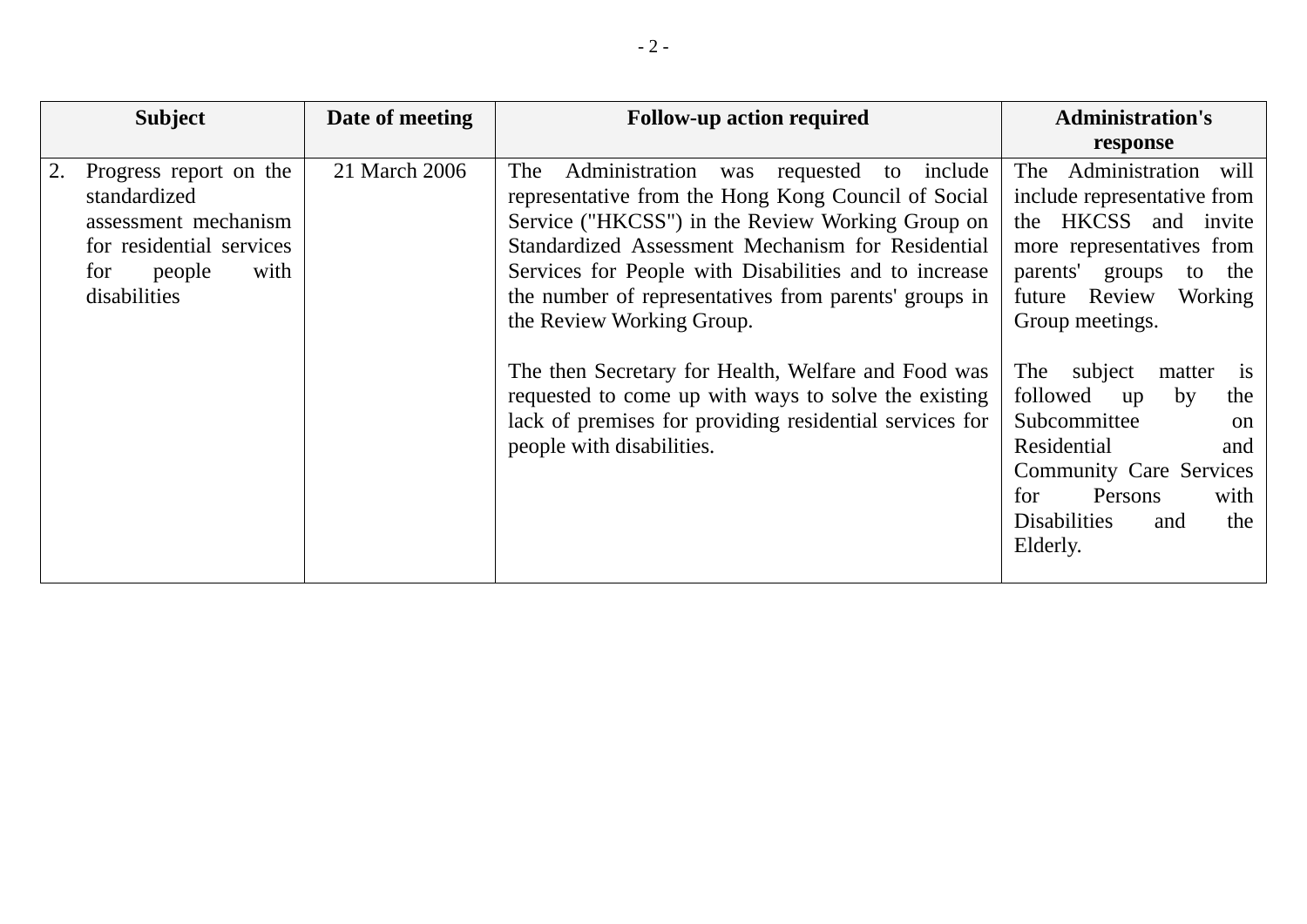|    | <b>Subject</b>                                                                                          | Date of meeting | <b>Follow-up action required</b>                                                                                                                                                                                                                                                                                                                                                 | <b>Administration's</b><br>response                                                                                          |
|----|---------------------------------------------------------------------------------------------------------|-----------------|----------------------------------------------------------------------------------------------------------------------------------------------------------------------------------------------------------------------------------------------------------------------------------------------------------------------------------------------------------------------------------|------------------------------------------------------------------------------------------------------------------------------|
| 3. | Assistance to elderly<br>receiving<br>not<br>Comprehensive Social<br>Security<br>Assistance<br>("CSSA") | 8 June 2006     | The Administration was requested to $-$<br>provide a paper setting out the relevant figures to<br>(a)<br>substantiate its saying that a pay-as-you-go<br>retirement protection scheme was not feasible;<br>and                                                                                                                                                                   | Administration<br>The<br>is<br>collating<br>the<br>requisite<br>information<br>and<br>will<br>provide a paper once ready.    |
|    |                                                                                                         |                 | consult employees in Hong Kong on whether they<br>(b)<br>were willing to allocate part of their MPF<br>contributions, say 50%, to a pool for distribution<br>the current cohort of elders, on the<br>to<br>understanding they too would receive a monthly<br>sum of some \$2,500 in their old age.                                                                               |                                                                                                                              |
| 4. | Discharge<br>Integrated<br>Trial<br>Support<br>Programme for elderly<br>patients<br>("Programme")       | 9 November 2009 | The Administration was requested to provide -<br>a comparison on the number of participating<br>(a)<br>elderly hospital dischargees who could stay at<br>home before and after the launch of the<br>Programme and a breakdown of the patronage of<br>different types of services provided by the Home<br>Support Teams together with the reasons for<br>requiring such services; | Administration<br>The<br>will<br>brief<br>Panel on the<br>the<br>evaluation results of the<br>Programme on 11 April<br>2011. |
|    |                                                                                                         |                 | a detailed review report on the Programme to the<br>(b)<br>Panel upon its completion; and<br>an interim evaluation report on the Programme to<br>(c)<br>the Panel.                                                                                                                                                                                                               |                                                                                                                              |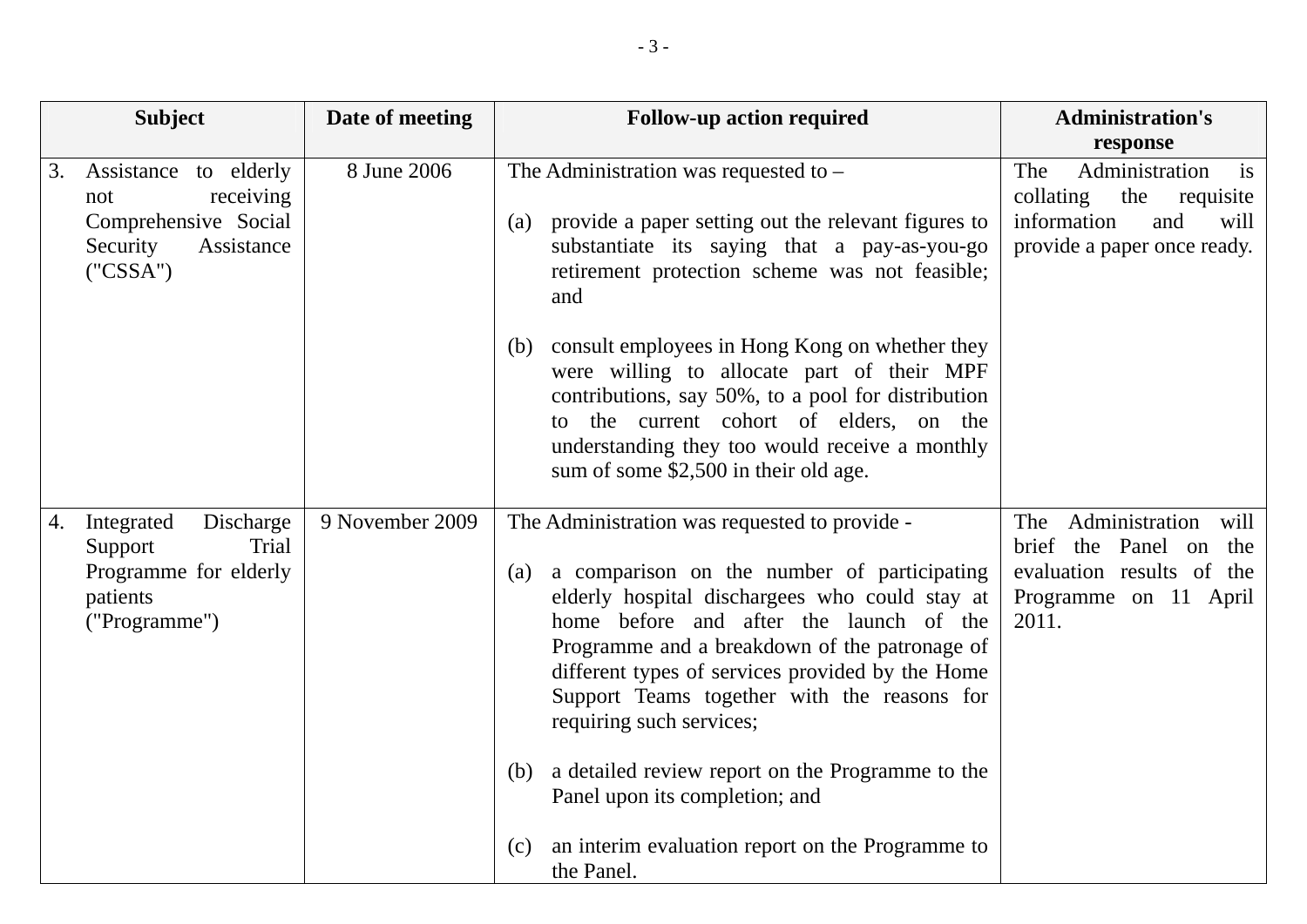|    | <b>Subject</b>                                                                                                                                                                                                           | Date of meeting  | <b>Follow-up action required</b>                                                                                                                                                                                                                                                                                                                                                           | <b>Administration's</b>                                                                                                                                     |
|----|--------------------------------------------------------------------------------------------------------------------------------------------------------------------------------------------------------------------------|------------------|--------------------------------------------------------------------------------------------------------------------------------------------------------------------------------------------------------------------------------------------------------------------------------------------------------------------------------------------------------------------------------------------|-------------------------------------------------------------------------------------------------------------------------------------------------------------|
|    |                                                                                                                                                                                                                          |                  |                                                                                                                                                                                                                                                                                                                                                                                            | response                                                                                                                                                    |
| 5. | Government's response<br>and<br>proposed<br>to<br>action on<br>follow-up<br>Equal<br>Opportunities<br>Commission's Formal<br><b>Investigation Report on</b><br>Accessibility<br>in<br>Publicly<br>Accessible<br>Premises | 13 December 2010 | The Administration was requested to provide -<br>the expected commencement and completion<br>(a)<br>details of<br>implementation<br>and<br>the<br>dates<br>retrofitting<br>for upgrading<br>programme<br>the<br>barrier-free facilities in existing Government<br>premises and facilities; and<br>quarterly report on the implementation progress<br>(b)<br>of the retrofitting programme. | Administration<br>will<br>The<br>provide the first quarterly<br>setting<br>out<br>report<br>the<br>implementation<br>progress<br>and details in April 2011. |
|    |                                                                                                                                                                                                                          | 22 January 2011  | The Administration was requested to incorporate the<br>implementation progress of the retrofitting programme<br>devised by the Housing Department and the Highways<br>Department into the quarterly report mentioned in (b)<br>above as appropriate.                                                                                                                                       |                                                                                                                                                             |
| 6. | Regularisation<br>and<br>extension<br>the<br>of<br>Neighbourhood<br>Support Child<br>Care<br>Project ("NSCCP")                                                                                                           | 10 January 2011  | The Administration was requested to provide a paper<br>on the insurance plans for the home-based child carers<br>and service users of NSCCP.                                                                                                                                                                                                                                               | The<br>Administration<br>will<br>provide<br>the<br>required<br>information in due course.                                                                   |